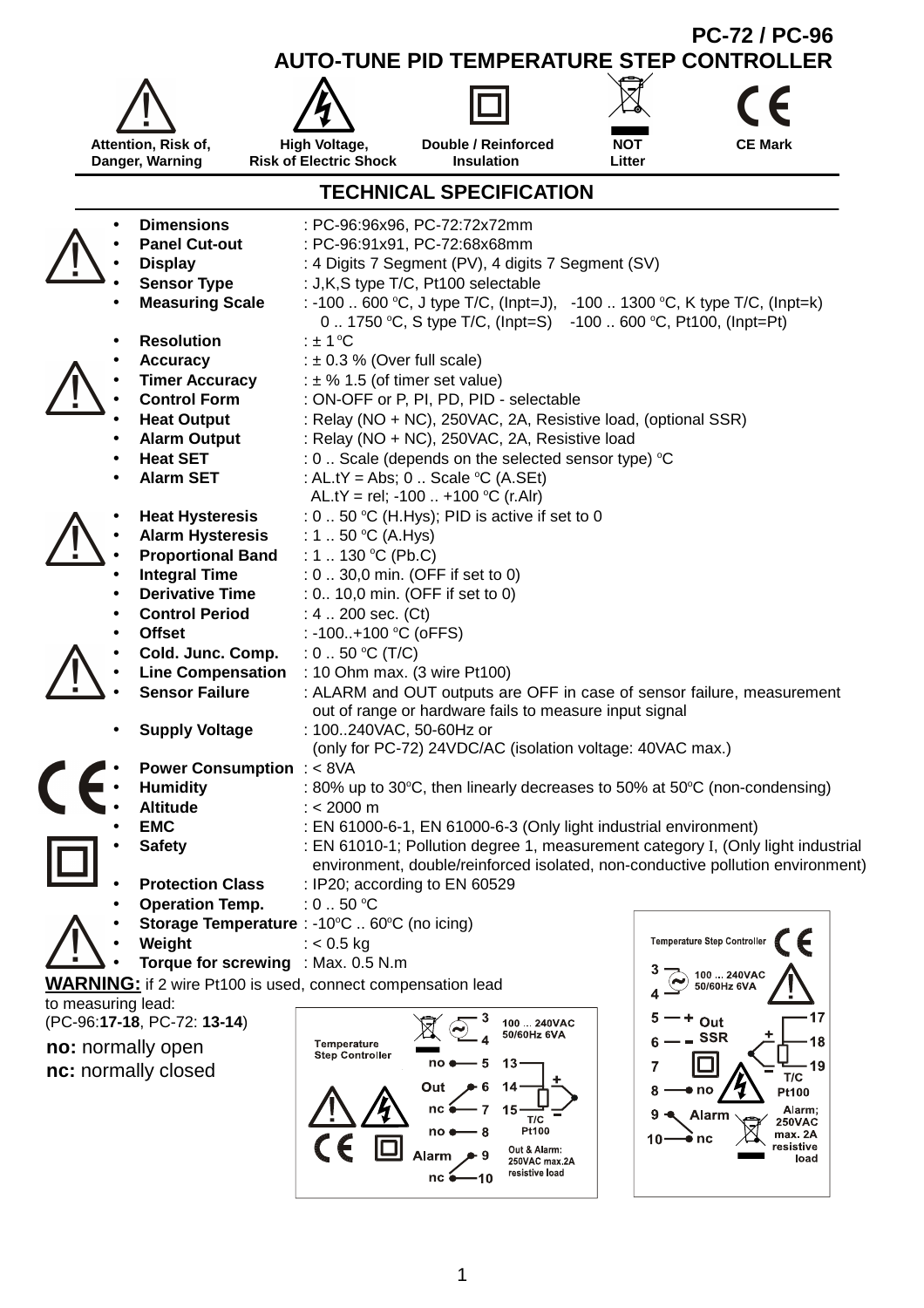# **INSTALLATION, USE and WARNINGS**



- This device and its packing is NOT litter and may NOT be disposed of with domestic waste. Please return this device and its packing to an appropriate recycling point at the end of its service life.
- Please read this user manual carefully and completely before installation and use. Please take into consideration all warnings mentioned in this manual.
- PC-96 / PC-72 are suitable only for permanent panel type mounting
- Installation and use of this device must be done by qualified, authorized and trained technical personnel only.
- Inspect device carefully before installation. Do not install and use broken and defective devices.
- Do not disassemble device. Do not make any repair on any part of the device. There is no accessible part inside the device. Please contact to manufacturer for broken and defective devices.
- Do not use device in environments subject to flammable, explosive and corrosive gases and/or substances. This device is designed for applications only in light industrial environments. This device is not suitable for medical and residential use. This device is not suitable for use related with human health and safety. This device is not suitable for automotive, military and marine use.
- Do not allow children and unauthorized people to use this device.
- Before installation and any technical work, disconnect the power supply and mains connections.
- Check the power supply voltage level before power on, and make sure voltage level is in specified limits. Check quality of neutral line. Improper neutral line may give permanent damage to the device.
- Connect an external power switch and an external fuse (1A, 250VAC) to the power supply line that are easily accessible for rapid intervention. Connect an external fuse (2A, 250VAC) for each relay output separately.
- Use appropriate cables for power supply and mains connections. Apply safety regulations during installation.
- Install the device in a well ventilated place. Install the device permanently into a proper panel cut-out. Fix the device with two fasteners supplied with the device. Only front panel must be accessible after installation is completed.
- Do not operate the device other then the environmental conditions given in Technical Specification.
- Do not operate the device in environments that may cause conductive pollution.
- Take precautions against negative environmental conditions like humidity, vibration, pollution and high/low temperature during installation.
	- Use correct compensation cables for T/C sensors. Connect T/C cable directly to the device connectors.
	- Keep device, signal cables and communication cables away from circuit breakers, power cables and devices/cables emitting electrical noise. Use shielded and twisted signal and communication cables and connect shield to earth ground on device side. Keep length of signal and communication cables less than 3m.
	- In your applications, always use separate and independent mechanical and/or electromechanical devices/apparatus to support PC-96 / PC-72 to handle emergency cases.
	- Use insulated cable end-sleeves at the end of cables screwed to the device connector terminals.
	- Maximum torque for screwing; 0.5 N.m.
	- Please check www.gemo.com.tr for latest device and documentation updates regularly. All updates and all information are subject to change without notice.

### **GENERAL SPECIFICATION**

- This device is designed for basic temperature control applications only in light industrial environments.
- µP based, PID temperature step controller with HEAT and ALARM outputs
- Auto-tuning for PID parameters
- Sensor type: T/C (J,K,S), Pt100, selectable, multi-input
- Selectable control type: P, PI, PD, PID or ON-OFF
- "Anti-windup"
- Maximum 20 steps, selectable
- Maximum 18 hours/step timer setting
- Selectable relative or absolute alarm
- Displays SET, Process, Step no and Remaining time values
- Cold-junction compensation for T/C
- Line compensation for Pt100
- Excellent linearity with <sup>o</sup>C/mV and <sup>o</sup>C/Ohm look-up tables
- Input "Offset" feature
- Password protection
- **High accuracy**
- EEPROM memory to store settings
- Optional SSR output
- Easy connection with plug-in connectors

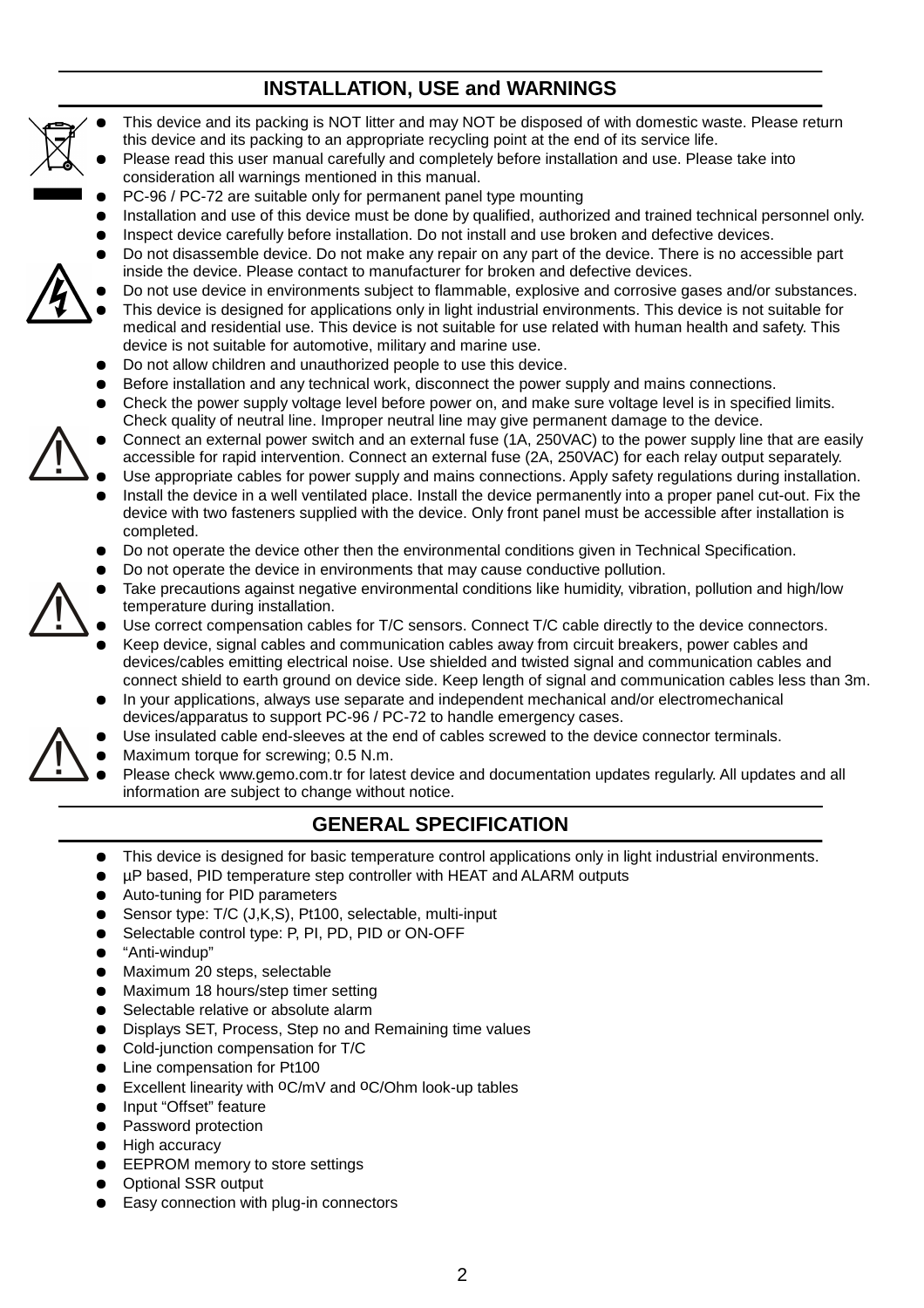#### **PROGRAMMING SYSTEM PARAMETERS**

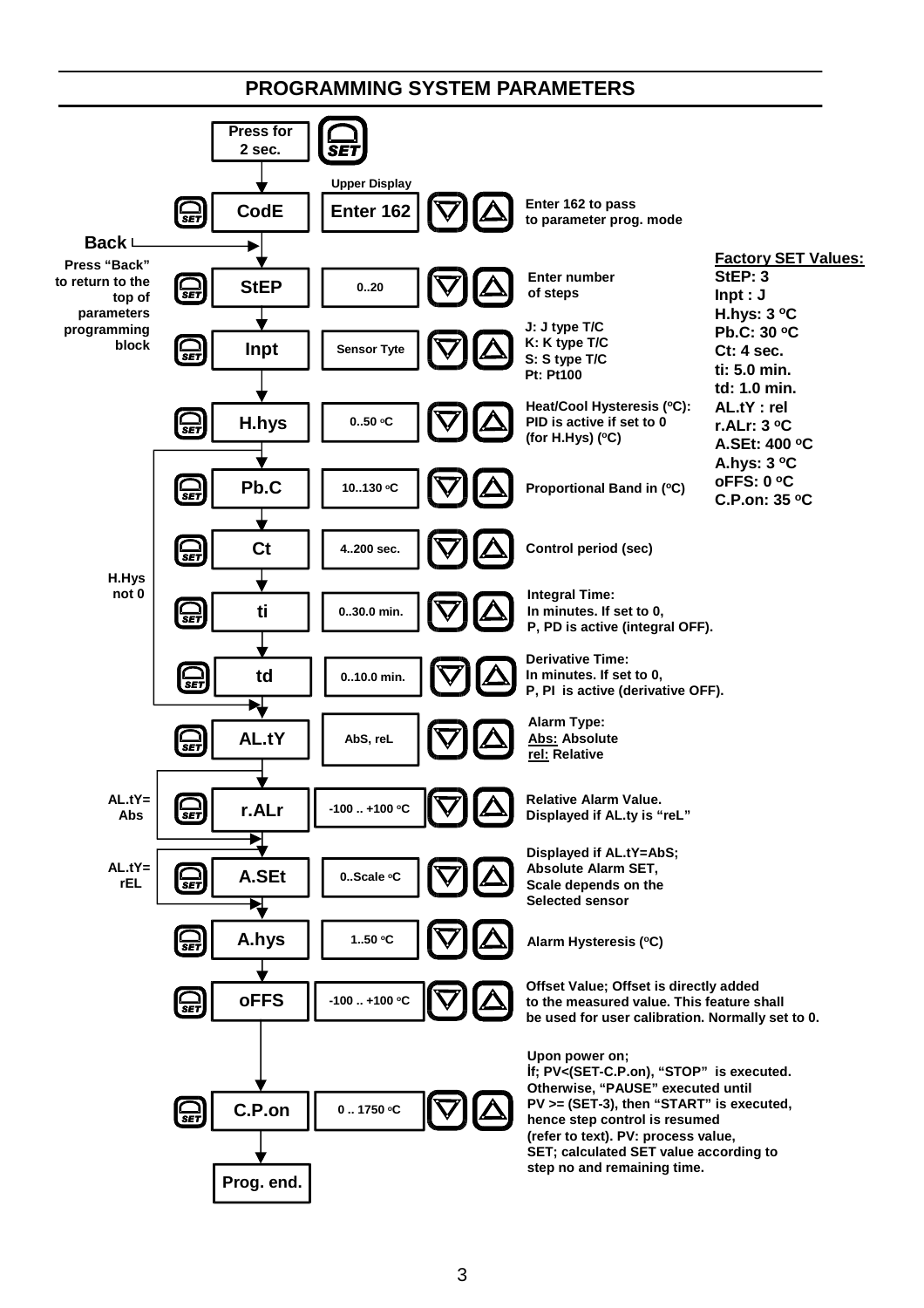**PROGRAMMING STEP HEAT SET VALUES**

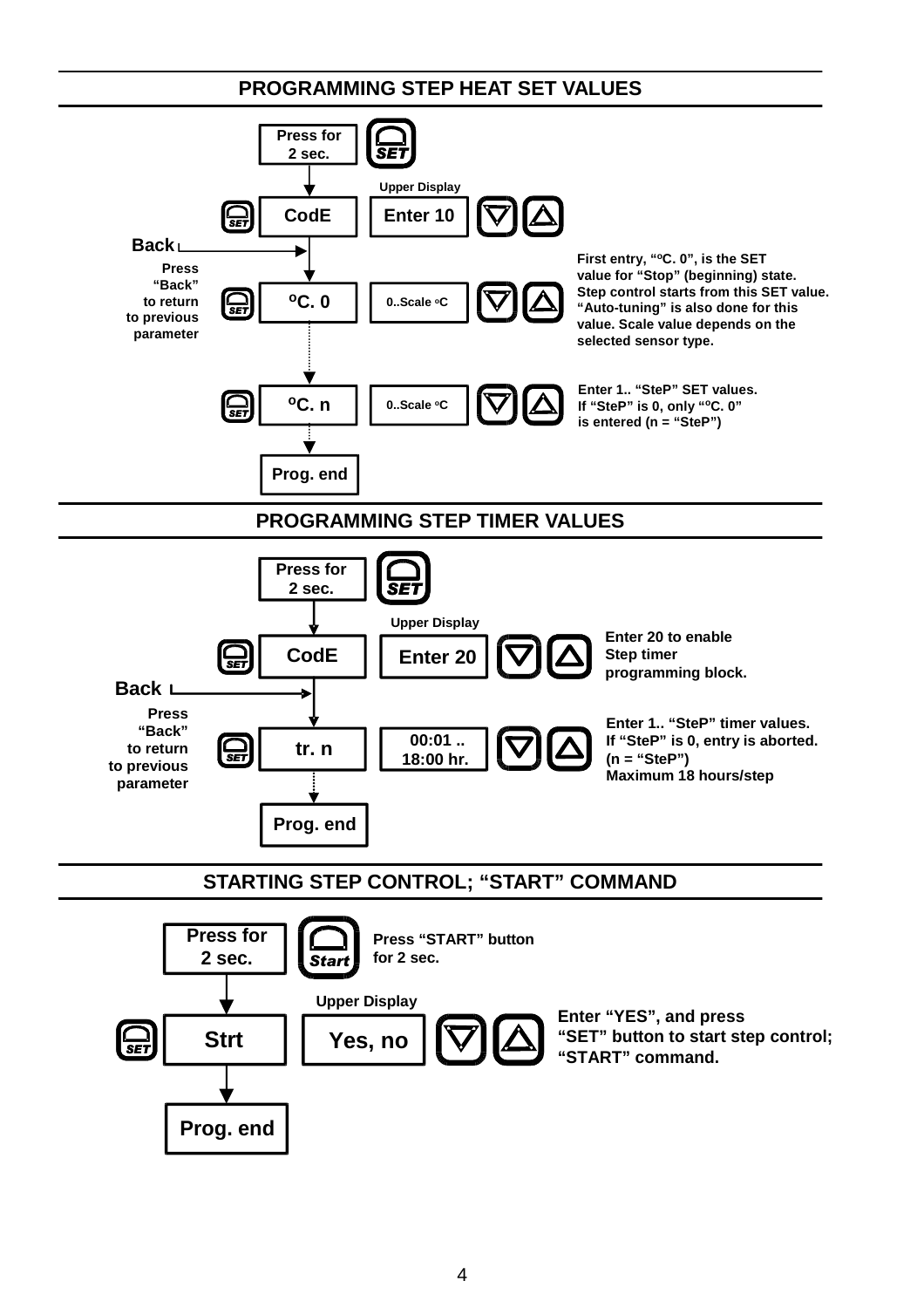**RESETTING (STOPPING) STEP CONTROL; "STOP" COMMAND**



### **PAUSING STEP CONTROL TEMPORARILY; "PAUSE" COMMAND**



### **STARTING AUTO-TUNING**



- **Before starting Auto-tune, adjust "<sup>o</sup>C. 0" (refer to programming SET values).**
- **Process value may exceed "<sup>o</sup>C. 0" during auto-tuning.**
- **After auto-tuning, control form automatically switches to PID mode.**
- **Auto-tuning is stopped (interrupted) any time by pressing any key. In this case, the parameters before auto-tuning is valid.**
- **"STOP" command is executed prior to Auto-tuning. "START" command is required to restart step control after auto-tuning.**
- **Auto-tuning may not always determine the best values for your process.**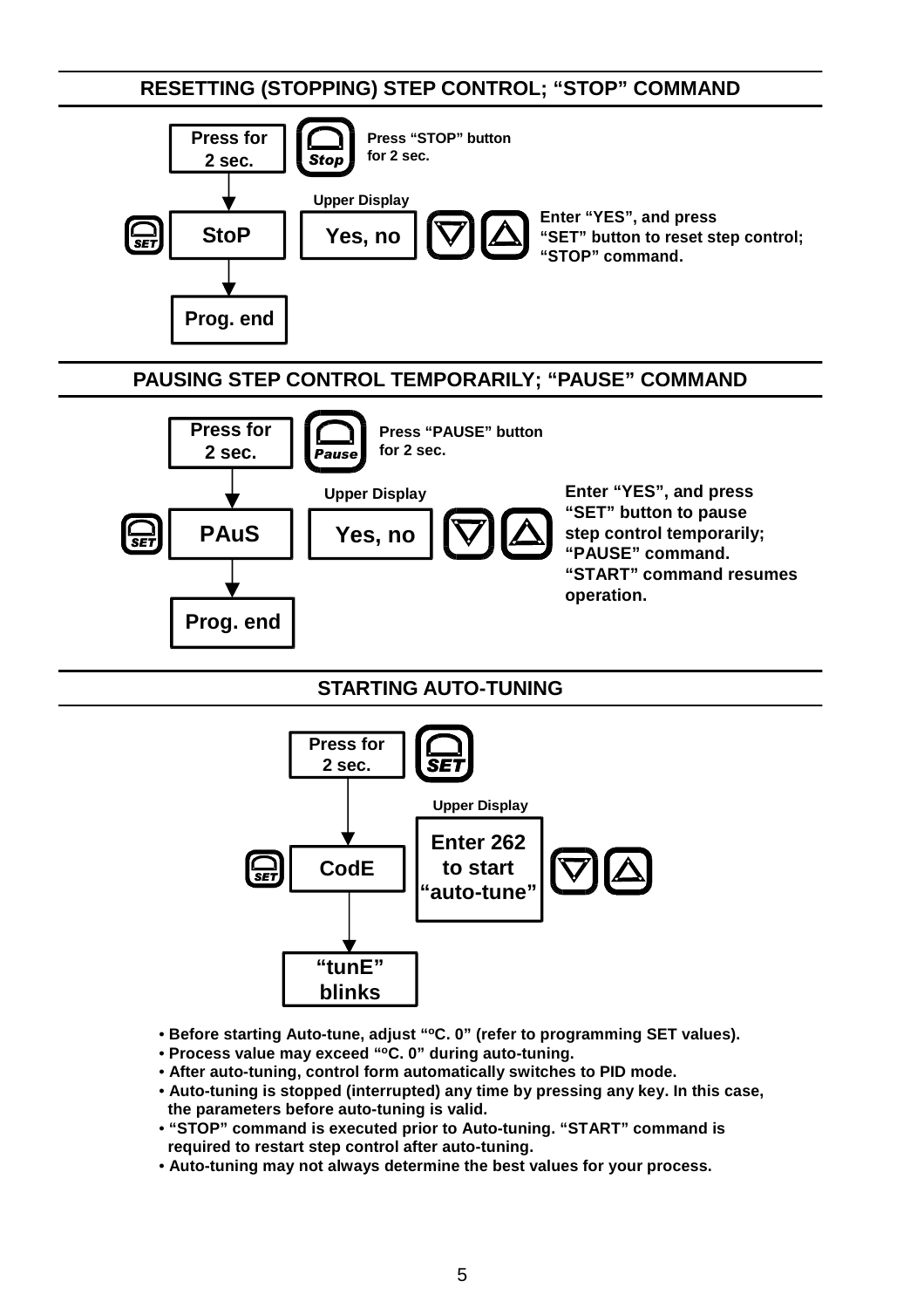### **ALARM OUTPUT**



## **OUT OUTPUT (ON-OFF CONTROL)**

• ON-OFF is active when "H.Hys" is other then 0



### **PID PARAMETERS**

- **P, PI, PD, PID** is active when **"H.Hys"** is set to 0 (only for heating; h-C is set to "HEAt")
- **PbC:** Proportional band in <sup>O</sup>C.
- **Ct:** Control period for PID control. Prefer 4-10 sec.
- **Ti:** Integral time; Set in minutes. Determines how fast controller reacts to compensate the offset between SET point and the process value. If set to 0, integral part is OFF. If set too low, process value may oscillate.
- **Td:** Derivative time; Set in minutes. If set to 0, derivative part is OFF. Determines how sensitive the controller is to changes of the offset between SET point and the process value. If set too high, process value may oscillate or overshoot.

## **STEP CONTROL PRINCIPLE**

- Step control is done by adjusting SET value against time according to user configurable SET and time parameters. Device controls OUT output to equate process value (PV) to calculated SET value. Adjustment of SET value is independent of PV.
- There exists 3 commands for step control;
	- **1. START:** Starts step control from the initial SET value ("**oC. 0**") if in "STOP" state. Resumes step control if in "PAUSE" state.
	- **2. STOP:** Step control is reset with "STOP" command and returns to initial SET value ("OC. 0").
	- **3. PAUSE:** Step control is paused temporarily by the user. "START" command resumes operation.
- User may enter maximum 21 SET and 20 timer values to establish a profile. Number of steps is determined by user programmable "StEP" parameter.